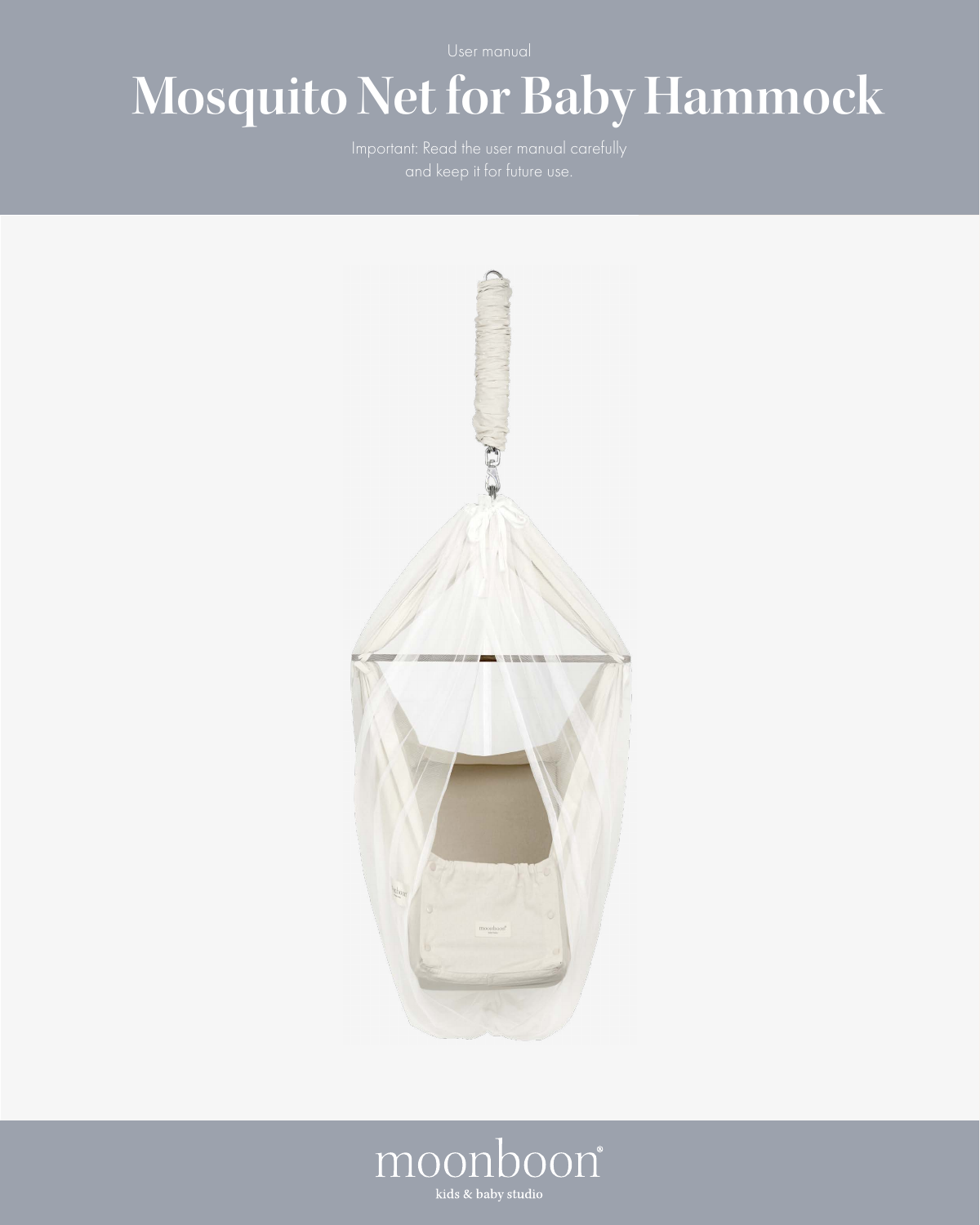## **User Manual**

The Moonboon mosquito net has been designed to be used with the baby hammock and motor.

# **What is included?**

- 1 x mosquito net made from 100% polyester, with drawstring and snap button fastening.
- 1 x product bag in the same fabric.

#### **Functionalities**

- The mosquito net is an accessory to keep mosquitoes and flies away from your baby hammock during the warmer months.
- The mosquito net has an overlapping opening that makes it easy to open and close, allowing you to place your baby in the hammock without re- moving the net every time.

## **Assembly**

- Locate the mosquito net's overlapping opening: This is 'the front' of the product.
- Locate the 'top' of the mosquito net where the drawstrings are. 2
- If the drawstrings are tied, untie them. Widen the opening at the top as much as possible. When widening the opening, make sure the drawstrings are not pulled into the drawstring tube. 3
- Pull the mosquito net up around the baby hammock through the top opening.
- Adjust the net to ensure the overlapping opening is in line with the front of the baby hammock where the Moonboon logo is shown. 5

*Continued on the next page...*